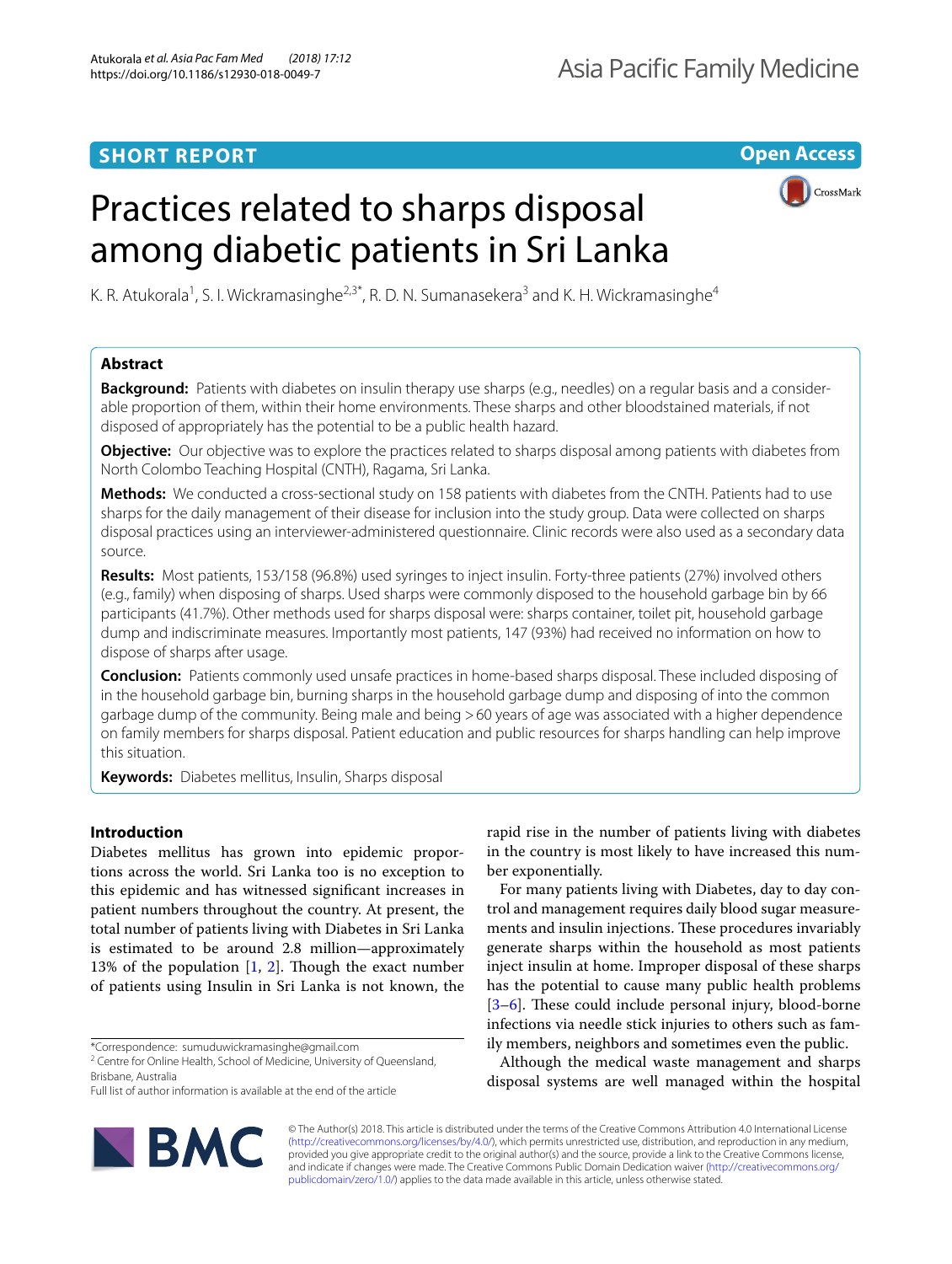settings in Sri Lanka, public health guidelines and public health services for home-based sharp disposal are currently unavailable. During preliminary scoping of public health literature and review of published peer-reviewed journal articles, we were unsuccessful in identifying published documents guiding proper sharps handling practices for patients in Sri Lanka.

## **Objective**

Our objective was to explore the practices related to sharps disposal among diabetic patients from North Colombo Teaching Hospital (CNTH), Sri Lanka.

# **Methods**

We conducted a cross-sectional study at the diabetes clinic of the CNTH from 15th May 2015 to 15th June 2015. The CNTH functions routine diabetes clinics and serves many patients daily. We were sampling from the main diabetic clinic. All diabetic patients on monthly routine review from the hospital were represented at this clinic.

We visited the clinic center at CNTH every working day of the week for one month to interview patients. The study population only included patients who were on routine review at the clinic. They were diagnosed of diabetes and were on routine clinic follow up. These patients were not acutely ill and were on monthly review to their diabetic clinic. The patients who were on insulin would come routinely every month to collect the free insulin.

We only included patients with Type 1 and Type 2 diabetes mellitus. Patients with gestational diabetes were excluded. All the patients had to be users of injectable insulin for at least a month's duration. Both females and male adult patients of any age were included.

Each daily-clinic we visited served more than 50 patients each day. We selected every 3rd patient starting from number 1, from the clinic roster, using their 'on the day' clinic number.

In the event, a patient corresponding to the clinic number was not recruitable (not matching inclusion and exclusion criteria, patient in consultation with the medical officer, the patient with a member of the nursing team or the patient refused participation) we moved on to the next 3rd number. Some of the patients (every 3rd selected) were on oral hypoglycemic medication only and were excluded from selection.

We recruited, on average 6 to 8 patients daily. At the end of 1 month period, we had collected data from 158 patients. The number of patients seen daily at the clinic was not a constant. In the Sri Lankan context, some patients may decide to seek a review in the private sector occasionally and for the next visit may come to the government clinic for care. The clinic authorities only permitted us a month duration to enrol patients and we were time bound. Therefore we had to complete the data collection at the end of the month with the number we could collect only. Hence, we were only able to collect 158 patients during the collection time that was permitted. We did not keep exact records of the number of patients who refused participation, but the number of patients refusing to be interviewed was not many (as discussed at research group meetings with the data collectors). At the time the study was designed the primary research question was to identify how patients handled sharps and other Insulin-use related factors. Therefore, we have not delved into socio-economic considerations of patients. We assumed that patients might not be able to spend adequate time with data collectors due to the busy nature of the clinic and collection of detailed socioeconomic and educational data would have necessitated us lengthening the questionnaire.

Information sheets and consent forms were provided for patients, and verbal consent was obtained before interviewing. Type of diabetes and duration of insulin treatment was confrmed by reviewing the clinic records with the patient's permission. An interviewer-administered questionnaire was used to collect information. The structured questionnaire was developed using preidentifed questions from similar international journal articles  $[7, 8]$  $[7, 8]$  $[7, 8]$  $[7, 8]$ . The issues explored insulin administration practices, equipment used, the frequency of needle use, disposal of insulin syringes and pens, lancet disposal, sharing of needles and knowledge about disease spread by sharing needles.

The questionnaire was pre-tested among a group of diabetic patients attending a family practice before the study. During pretesting we understood that patients have a "primary" method of disposal, i.e., how they 'initially' disposed of the sharps and a "secondary" mode of disposal—i.e., how they 'ultimately' got rid of it following the frst disposal, e.g. the ones who disposed of sharps in the sharps bin (primary) later dumped the sharps bin to the garbage pits in their homes (secondary). The openended items in the questionnaire and direct interviews allowed the respondents to describe their actual needle disposal practices including 'primary' and 'secondary' disposal methods. The pre-trained research assistants (two pre-intern medical doctors) carried out the interviews. They were asked to carry out data collection at the pre-test of the questionnaire, and the data collection was found to be consistent and comparable among the two data collectors. Also, they were trained to follow the same sequence of questions in collecting data. Patient response was recorded in written without alteration by the interviewer to minimise interviewer bias. Daily patient records were collected and kept with a principal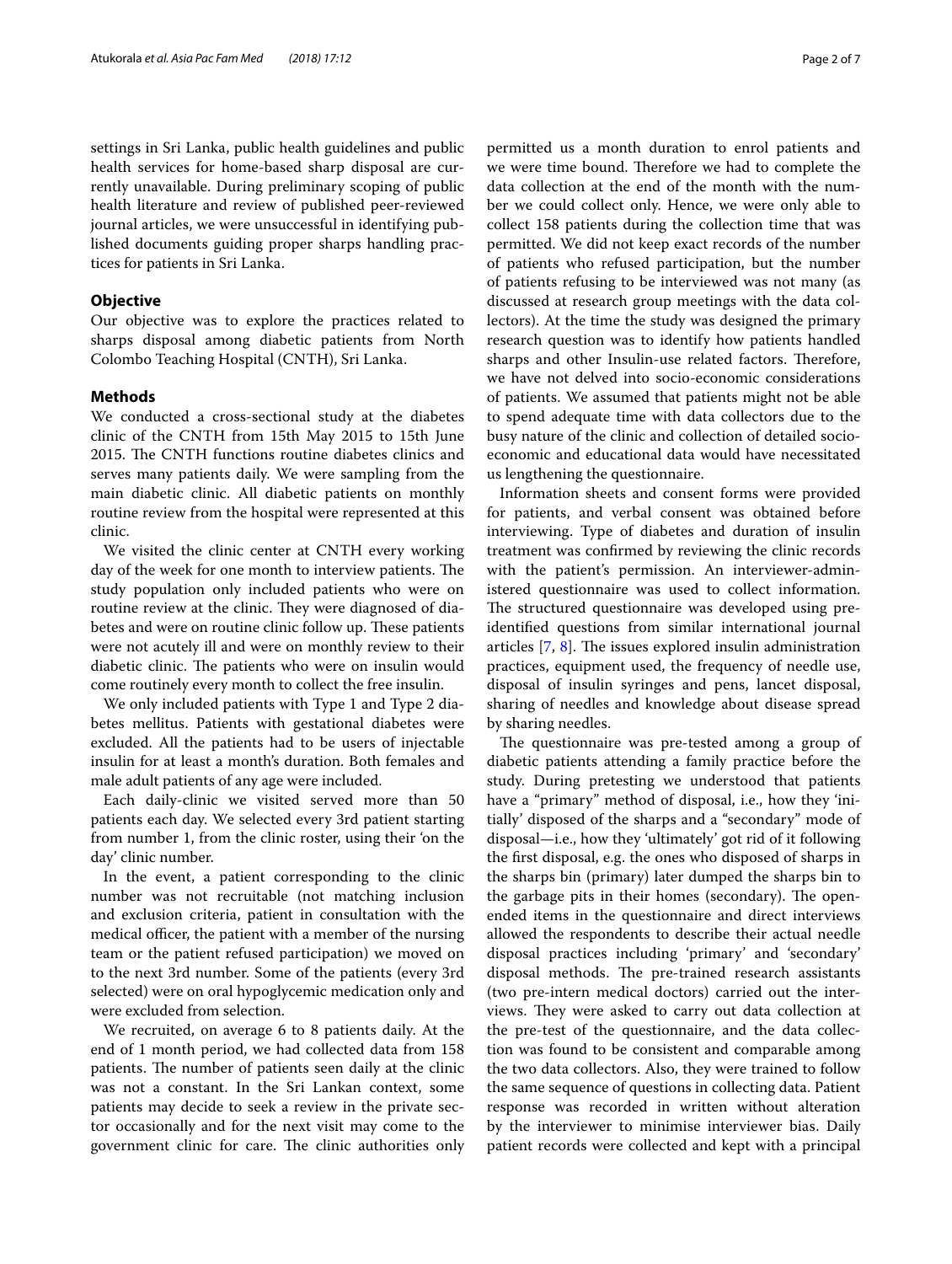investigator (RDN) securely. Hard copy data were saved into an SPSS database. Descriptive statistics such as proportions, mean $\pm$ SD have been used to describe the data. Analysis of data was done using Chi squared test and Fisher's Exact test at 95% confdence using Statistical Package for the Social Sciences-SPSS version 18. Ethical clearance was obtained from the Faculty of Medicine, University of Kelaniya (P/15/02/2014).

# **Results**

At the completion of data collection, 158 patients had been interviewed. Their ages ranged between 21 and 90 years of age with a mean age of 59.3 years  $(SD \pm 10.23)$ . Out of the 158 patients, 121 (76.6%) were female. Among the included patients, the mean duration of living with diabetes was 7.4 years (SD $\pm$ 5.09), and 155 (98.1%) of them were patients with type 2 diabetes. Insulin administration practices showed that the average duration of insulin use was 3.16 years (SD $\pm$ 3.88). Among these patients, 96 (60.7%) had used insulin for more than 1 year. Interestingly only very few patients; 5 (3.1%), used an Insulin pen as the majority were using syringes for daily injections. Most patients 132 (83.5%) had required more than two doses of Insulin per day. Out of the syringe users (153/158) many patients 150 (98%), had recapped and reused the same needle repeatedly. More than half of the syringe users 84/153 (54.9%) had used the same syringe 6 or more times, and 95/153 (62%) had used the same needle for 3 or more days (mean 6.29 times $\pm$ 4.8). Only 117/158 (74%) patients cleaned the injection site before the injection. Just 10 (6.3%) of the patients regularly checked blood sugar using needles. A large number; 73 (46.2%), involved others such as family

members when injecting Insulin and 43 (27%) patients also included others in disposing of sharps.

Commonly generated sharps in the household were needles from syringes and needles from Insulin pens. These were disposed of into a typical household garbage bin by 66 (41.7%) patients. The other methods used to dispose of sharps were sharps container, toilet pit, common public garbage dump and indiscriminate methods (Table [1](#page-2-0)). Interestingly 15 (9.5%) of the patients had collected sharps since the beginning in plastic bags and has not got rid of them. Surprisingly when inquired it was found that they had not thought even about a plan of disposal.

Eight patients (5.1%) disposed the sharps into a sharps container inside the home environment but later emptied it into the household garbage pit. One patient (0.6%) dumped the sharps container in the typical household garbage bin that was taken by the municipal workers. This must have been done without the knowledge of the municipal workers as they would not collect garbage with sharps if it were notifed to them. In Sri Lanka, the municipality does not collect sharps. Importantly, none of the patients reported having used hospital facilities for sharps disposal. Thirty two  $(20%)$  patients burnt the sharps, while 8 (5.1%) dumped them in the latrine pits.

When age and gender were analyzed as essential variables in sharps disposal methods there was no statistical signifcance (Table [2](#page-3-0)). When comparing sharp disposal practices with the level of education, educational status was stratifed as those who at least had 'General certifcate ordinary level qualifcation & above' and those who were educated below the ordinary level. Qualifying this examination is a prerequisite for upper secondary

<span id="page-2-0"></span>

|  |  |  | Table 1 Primary and secondary sharps disposal methods within households |
|--|--|--|-------------------------------------------------------------------------|
|  |  |  |                                                                         |

| Frequency ( $n = 158$ ) |      | Secondary disposal method                                               | Frequency |           |
|-------------------------|------|-------------------------------------------------------------------------|-----------|-----------|
|                         |      |                                                                         | Number    | Percent % |
| 66                      | 41.7 | Home garbage pit/fire                                                   | 23        | 14.6      |
|                         |      | Disposed into the Garbage lorry of the local<br>Municipal Council (MC)  | 43        | 27.2      |
| 9                       | 5.7  | Home garbage pit/fire                                                   | 8         | 5.1       |
|                         |      | Disposed in common garbage bin and then into<br>garbage lorry of the MC |           | 0.6       |
| 8                       | 5.1  | N/A                                                                     |           |           |
| 16                      | 10.1 | Common garbage dump of the area                                         | 14        | 8.9       |
|                         |      | Common garbage bin and into MC garbage lorry                            | 2         | 1.2       |
| 32                      | 20.2 | N/A                                                                     |           |           |
| 11                      | 6.7  | N/A                                                                     |           |           |
| 15                      | 9.5  | N/A                                                                     |           |           |
|                         | 0.6  | N/A                                                                     |           |           |
|                         |      | Number Percent %                                                        |           |           |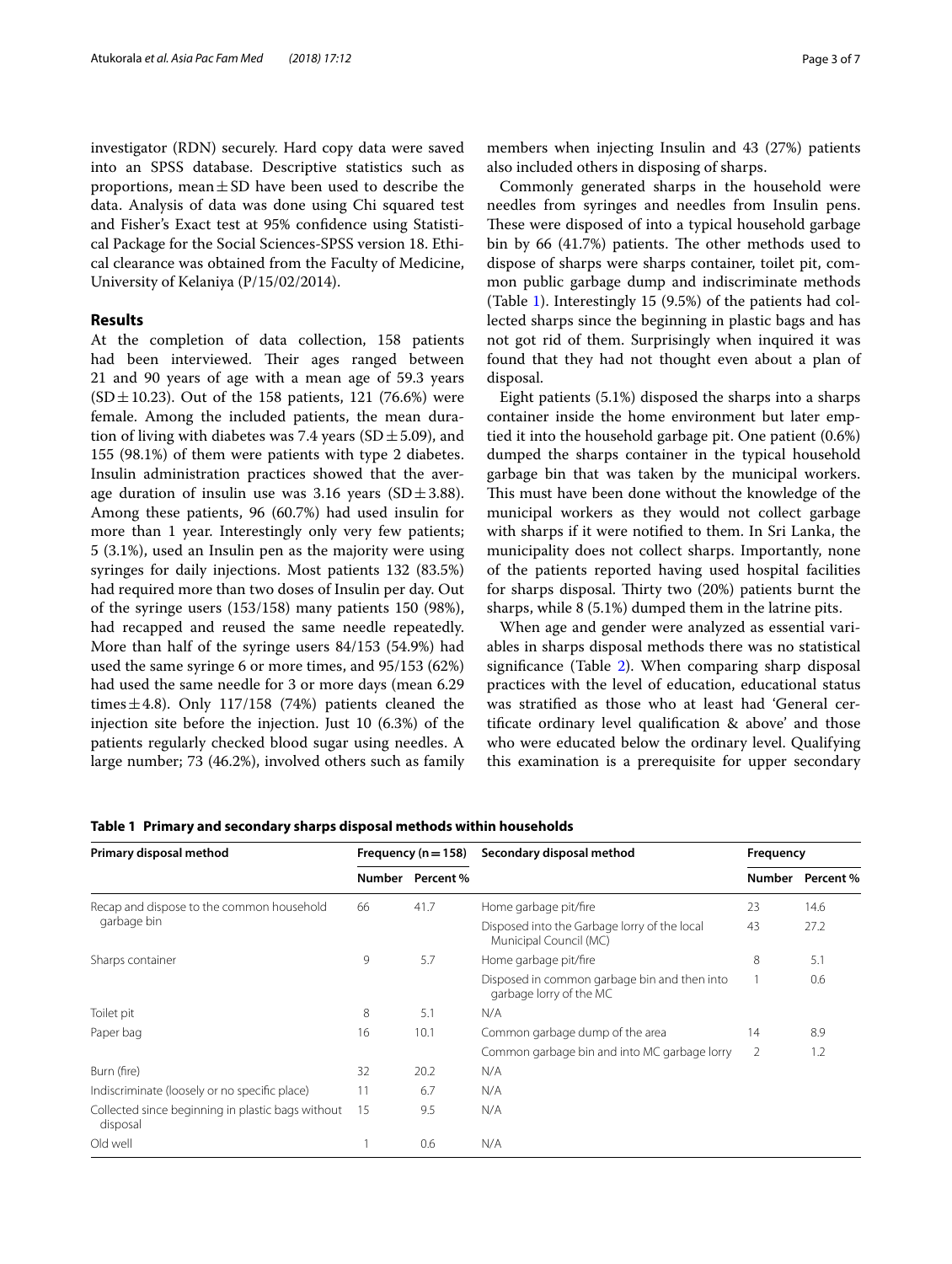|  | raye 4 y |  |
|--|----------|--|
|  |          |  |
|  |          |  |
|  |          |  |

| $(N = 158)$                                                | Practice of disposal of sharps |                                        |                   | Seeking assistance with injections |               |                      | Seeking help in disposal of sharps |               |           |
|------------------------------------------------------------|--------------------------------|----------------------------------------|-------------------|------------------------------------|---------------|----------------------|------------------------------------|---------------|-----------|
|                                                            | Safe<br>disposal<br>value (%)  | <b>Unsafe</b><br>disposal value<br>(%) | p value           | No value (%)                       | Yes value (%) | p value              | No value (%)                       | Yes value (%) | p value   |
| Age                                                        |                                |                                        |                   |                                    |               |                      |                                    |               |           |
| < 60                                                       | 5(3.2)                         | 73 (46.2)                              | 0.08              | 54 (34.2)                          | 24 (15.2)     | $0.000*$             | 64 (40.5)                          | 14(8.9)       | $0.01*$   |
| $60 \geq$                                                  | 12(7.5)                        | 68 (43.0)                              |                   | 31 (19.6)                          | 49 (31.0)     |                      | 51 (32.2)                          | 29 (18.3)     |           |
| Gender                                                     |                                |                                        |                   |                                    |               |                      |                                    |               |           |
| Male                                                       | 6(3.8)                         | 31 (19.6)                              | 0.22 <sup>a</sup> | 18(11.4)                           | 19 (12.0)     | 0.473                | 21(13.3)                           | 16(10.1)      | $0.012*$  |
| Female                                                     | 11(6.9)                        | 110 (69.6)                             |                   | 67(42.4)                           | 54 (34.2)     |                      | 94 (59.4)                          | 27(17.0)      |           |
| Level of education                                         |                                |                                        |                   |                                    |               |                      |                                    |               |           |
| Primary<br>and lower<br>secondary<br>$(<$ GCE O/L)         | 5(3.2)                         | 83 (52.5)                              | $0.0403a*$        | 38 (24.0)                          | 50 (31.6)     | $0.004*$             | 60 (37.9)                          | 28 (17.7)     | 0.20      |
| Upper second-<br>ary and ter-<br>tiary ( $\geq$ GCE<br>O/L | 12(7.6)                        | 58 (36.7)                              |                   | 47 (29.7)                          | 23 (14.5)     |                      | 55 (34.8)                          | 15(9.5)       |           |
| Duration of use, (years)                                   |                                |                                        |                   |                                    |               |                      |                                    |               |           |
| <1                                                         | 8(5.1)                         | 19 (12.0)                              | $0.004^{a*}$      | 12(7.5)                            | 15(9.5)       | 0.517                | 18(11.4)                           | 9(5.6)        | $0.014^a$ |
| $1 - 5$                                                    | 7(4.4)                         | 99 (62.6)                              |                   | 60 (37.9)                          | 46 (29.1)     |                      | 84 (53.2)                          | 22 (13.9)     |           |
| > 5                                                        | 2(1.3)                         | 23 (14.6)                              |                   | 13(8.2)                            | 12(7.5)       |                      | 13(8.2)                            | 12(7.5)       |           |
| Prior education on safe disposal                           |                                |                                        |                   |                                    |               |                      |                                    |               |           |
| Yes                                                        | 6(3.8)                         | 5(3.2)                                 | $0.0002^{a*}$     | 9(5.6)                             | 2(1.2)        | $0.064$ <sup>a</sup> | 11(6.9)                            | 0             | $0.036a*$ |
| No                                                         | 11(6.9)                        | 136 (86.1)                             |                   | 76 (48.1)                          | 71 (44.9)     |                      | 104 (65.8)                         | 43 (27.2)     |           |

<span id="page-3-0"></span>

|  |  |  |  | Table 2 Sharp disposal practices according to different characteristics of patients ( $n = 158$ ) |  |  |
|--|--|--|--|---------------------------------------------------------------------------------------------------|--|--|
|--|--|--|--|---------------------------------------------------------------------------------------------------|--|--|

*GCE O/L* general certifcate examination ordinary level

\* Statistically signifcant

<sup>a</sup> Fishers exact test

education, and in Sri Lanka, this is considered the minimum requirement for entry into vocational training, or employment. Level of education higher than an ordinary level pass showed a unique use of safe primary disposal methods than the group who had less than an ordinary level pass {(Odds ratio)  $OR = 3.43$  [95% (Confidence interval) CI 1.15–10.27],  $p=0.04$ } Needles were shared by only one patient. It was when a male patient shared needles with his wife who herself was a diabetic—when checking blood sugar. Importantly, two patients reported that other family members had experienced accidental needle-stick injuries.

Many patients 147 (93%) had never received any education regarding sharps disposal methods or the possibility of a blood-borne infection upon a needle stick injury. Patients who were educated about sharp disposal were likely to dispose of them "safely"  $(p < 0.001, \text{ OR } 14.83,$ 95% CI 3.89–56.45).

Older patients (>60 years of age) had a higher dependency on family members for injecting insulin  $(p<0.001)$ OR 3.55; 95% CI 1.84–6.87) and in disposal of sharps (OR=2.59 [95% CI 1.24–5.42], *p*=0.04) (Table [2\)](#page-3-0). Males involved family members more in disposing of sharps (OR=2.65 [95% CI 1.21–5.78], *p*=0.012). Patients with a lower level of education were seen to involve family members more to inject insulin ( $OR = 2.68$  [95% CI 1.39– 5.16],  $p = 0.004$ .

# **Discussion**

This is the first study done on this topic in Sri Lanka. We found that many of the interviewed patients handled household sharps poorly and disposed sharps either loosely or into the household common garbage bin, household garbage pit or a common garbage dump in the area. The findings are similar to other studies done in this regard [[9–](#page-6-6)[15](#page-6-7)]. Such unsafe practices pose a major threat to others through the possibility of needle stick injuries [[12,](#page-6-8) [14](#page-6-9)]. Similar to other studies, the results show that most of the patients; 98% re-capped and re-used the same needle repeatedly  $[3, 15]$  $[3, 15]$  $[3, 15]$  $[3, 15]$ . Furthermore > 50% of patients reported that they used the same needle over and over. This Re-capping and re-use of needles increase the risk of infection to the patient if proper procedures are not adhered to. The reuse of syringes has been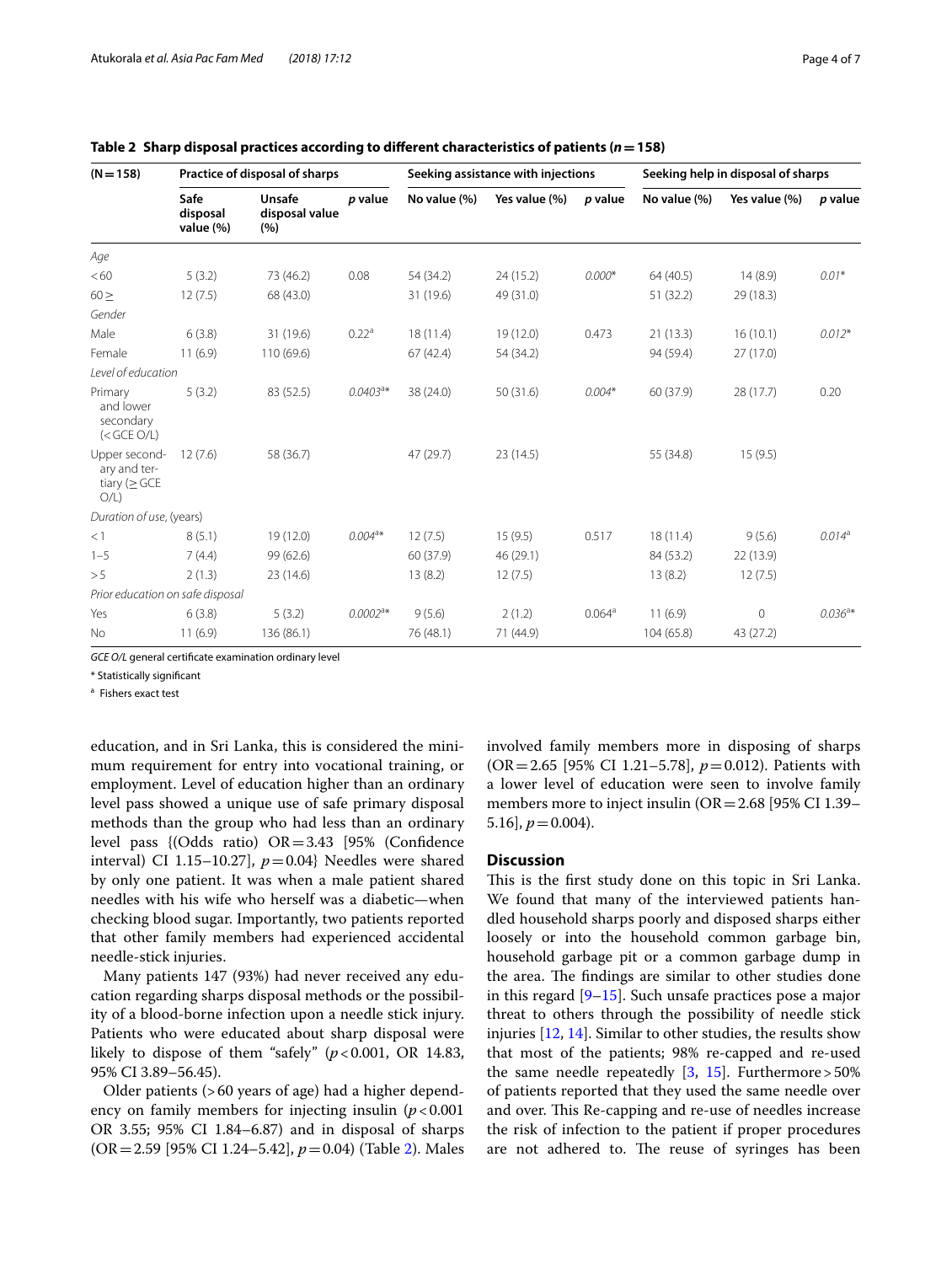consistently identifed as a major route of hepatitis B and C transmission in other countries  $[4-6, 10]$  $[4-6, 10]$  $[4-6, 10]$  $[4-6, 10]$ . Patients who were > 60 years of age were involving family members with injecting insulin and disposal of sharps. Male patients tended to involve family members in the disposal of sharps increasingly. This may be due to the traditional family structure in Sri Lanka, where the female tends to be responsible for activities in the kitchen which includes garbage disposal. It would be usual to expect patients with a higher level of education to be better able to cope with injecting insulin and handling sharps. As expected, lower level of education was associated with involving family members to inject insulin more.

In the event injections are administered by family members, re-capping and re-use create potential for needlestick injuries and the likelihood of spread of infections. Though only a few family members reported needlestick injuries, the actual number of injuries involving members of the immediate family may be higher.

When disposing of sharps, some patients tried to burn sharps, but needles and lancets cannot be incinerated by domestic fres; toxic fumes may be released in burning plastic syringes. The primary methods of disposing of sharps by the study group consisted of the sharps container and latrine pit. Although latter cannot be considered an ideal safe option, use of these methods showed that patients had some idea about keeping sharps away from others and could be described as generally 'cautious or safe' disposal methods. None of the secondary sharps disposal methods used by the study group could be described as safe. Patients who were educated about sharp disposal were likely to dispose of them "safely". This finding is also supported by several other studies [[3](#page-6-2), [8](#page-6-5), [9](#page-6-6), [16](#page-6-12), [17](#page-6-13)]. When all safe methods of sharps disposal are reviewed, there were no relationships between age, gender or type of diabetes. Those who injected insulin for less than 1 year had better sharp disposal practice than those who injected insulin for more than 1 year. This finding was in agreement with another study done in Philippines where longer duration of diabetes mellitus and insulin use negatively infuenced disposal practices  $[18]$  $[18]$  $[18]$ . It may be because when one initially handles sharps they tend to be more cautious about it, but as they get used to it, it may be perceived as less threatening. However, in another study, insulin use more than 5 years, being type 1 had better practice  $[6]$  $[6]$ . These contradictory findings in different settings suggest that sharps disposal practises maybe more intrinsically related to motivation and encouragement of patients irrespective of the duration of insulin use. Being male gender, being > 60 years of age were associated with including a family member in injecting insulin and later in the disposal of sharps. Most adult patients tend to attend clinic appointments alone. Similar behavior is observed more in male patients. Even if advice on proper disposal of sharps had been provided during clinic time, the knowledge might not be transferred to family members at home.

As expected, patients with a higher level of education than ordinary level, successfully used several "safe" methods of primary disposal. This finding was in agreement with some studies [[6,](#page-6-3) [8](#page-6-5), [14](#page-6-9), [18\]](#page-6-14) while others did not support this [[11](#page-6-15)]. However the higher educated are expected to have better ability to acquire information, so it is possible that they may have been better educated about their disease and to recognize the hazardous nature and need for safe disposal of their sharps. Even then, the sharps retainer that was used to collect sharps was dumped in garbage pits or disposed to the collection by the municipality, due to the lack of better options provided by the authorities. If the municipality workers were to know whether sharps were in the garbage, they collected they would refuse to collect it. This could be another reason why there were patients who had been using insulin for years but still had not disposed of their used sharps. These patients may have thought that it was not correct to put out sharps as it may harm others because in reality there were no safe methods available to them. Although a majority of patients 127 (80.4%) were aware of the spread of blood-borne infections through needlestick injuries, it had no bearing on safe, sharp disposal practices.

The study identifies two core issues that need urgent attention. Firstly, those patients who are conscious of the need for safe disposal of sharps were compelled to throw them into the general garbage collection eventually. This may be due to the unavailability of secure fnal disposal options like incinerators or government sharps collection schemes. Secondly, the possible lack of knowledge of available options for safe disposal of sharps among patients.

Designated sharps collection centers or coordinated community-level government mechanisms are currently unavailable in Sri Lanka. Disconcertingly, this defciency may be a proxy of the lack of importance placed on this need by health authorities. Some countries practice distribution of hospital grade sharps collection bins to patients to use at home and once flled are collected at the hospital [[12,](#page-6-8) [19\]](#page-6-16). Similar methods may be useful in the Sri Lankan context, and some patients may even wish to purchase these if made available commercially.

At present government hospitals in Sri Lanka provide insulin products free of charge for patients. Sharps collection boxes, similarly, could also be provided to the patients with their medications. Though, disposal of sharps in health care settings in Sri Lanka is well regulated no such regulation is available for residential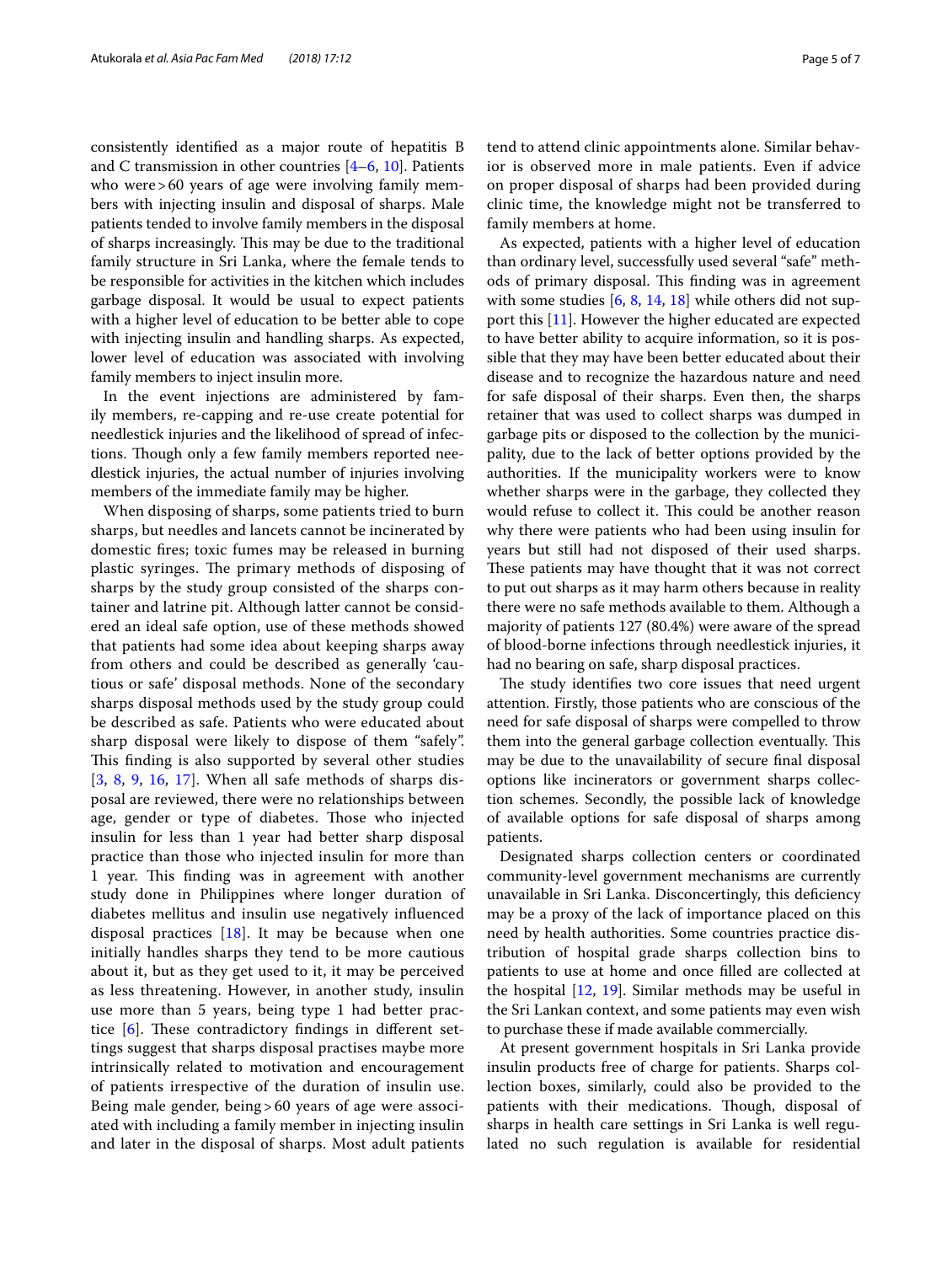settings. In comparison, in some developed countries, strict guidelines on domestic sharps disposal practices are in a place where patient support schemes mandatorily provide domestic sharps boxes and later collect them at designated points. Severe penalty/fnes are imposed on patients who do not corporate with the guidelines. Options such as community drop of programs, syringe exchange programmes, sharps mail-back programs, residential waste special pick-up programs for sharps or at home needle destruction devices (needles are burnt or melt rendering it safe for disposal) are also reported from some developed countries  $[19-21]$  $[19-21]$ . In some countries, safe sharps website, smartphone-based applications have been created for the guidance of patients in fnding the location of secure disposal services  $[22]$  $[22]$ . Though Sri Lanka may lack the fnancial resources for such enhanced systems, simple solutions such as using a "hard plastic" bottle to collect sharps at home could be implementable widely  $[23]$  $[23]$  $[23]$ . These could be later collected at hospital clinics or designated counters. Commercial providers could also be encouraged to provide safe sharps disposal options in public places (e.g., bus stops) as a longer-term solution.

The study shows that only a few of the recruited patients had been educated regarding methods of correct disposal of sharps. This can be considered an opportunity lost as the majority who received information on disposal found to have disposed of sharps cautiously. Education of patients has the potential to minimise hazards to patients themselves and also to family members. Methods to educate Sri Lankan patients can include the use of informational videos, supplemental reading material and teaching sessions during clinic time. The clinicians need to encourage their patients to use and dispose of sharps safely, and these clinical interactions can be a good point of contact for education as it can encompass full coverage of all types of patients with Diabetes. Patients, their family members, and local healthcare workers need to be educated on the importance of proper disposal of sharps. Local healthcare workers, especially of the public health service can be requested to propagate the message to families. Locally available resources such as a local hospital can be asked to open-up the sharps handling program to the general public of the area. Identifying cost-efective methods in disposing of sharps is also needed for the longer term.

The limitations of this study include having only a limited number of patients, poor collection of data on ethnicity, religion and socio-demographic data and being a single center study. Furthermore, very few patients had used insulin pens. In the private health sector in Sri Lanka, most patients use insulin pens as afordability may not be an issue as with government sector patients. Therefore future research should be multi-centered to include all strata of the insulin-using patient population. The questionnaire was not validated and is identified as a limitation.

Interviews were conducted by two interviewers so 'Observer bias' may have played a part in data diversity.

Some respondents may have had difficulty in reporting events that happened in the past (e.g., duration of insulin therapy, diagnosis of diabetes, etc.), so the potential for recall bias must also be considered as a limitation. Also, the Study could have been improved if answers to following questions were also sought. Whether they inject insulin only at home or even at work? How they dispose of when they are away from home? Among the patients who were said to be educated about sharp disposal—who provided education? Also, the reasons for the current practice could have been asked. Still, the results available will be useful in providing information for further study.

# **Conclusion**

The study shows that a majority of the patients interviewed, disposed of sharps using indiscriminate and potentially hazardous means. A feasible method that could be proposed for immediate implementation in Sri Lanka is to encourage the patients to handover their sharps retainer to the hospital during their monthly clinic visits, just before obtaining the free consignment of insulin. Public willingness to pay for sharps disposal services or desire to pay extra for insulin products where the pharmaceutical provider will bear the responsibility of collecting and properly disposing of sharps can also be explored. Education of patients living with diabetes regarding acceptable methods of disposal of sharps via patient education programs and even via development of national guidelines is hence, essential and urgent. Following implementation of national guidelines, a penalty system could also be introduced where inappropriate disposal will be fned or penalized. Developing publicly placed resources for the disposal of sharps too needs urgent consideration by authorities.

## **Authors' contributions**

SW and KW developed the research idea. The development of the study tool, data collection, and compilation of the data set was carried out by all the authors, collectively. The analysis of data and manuscript preparation was done by SW, KW, and KA. RS reviewed the fndings and fnal manuscript for submission. All authors read and approved the fnal manuscript.

#### **Author details**

<sup>1</sup> Department of Physiology, Faculty of Medical Sciences, University of Sri Jayewardenapura, Nugegoda, Sri Lanka.<sup>2</sup> Centre for Online Health, School of Medicine, University of Queensland, Brisbane, Australia. 3 General Practitioner, Colombo, Sri Lanka. <sup>4</sup> Senior Registrar in Ophthalmology, National Eye Hospital, Colombo, Sri Lanka.